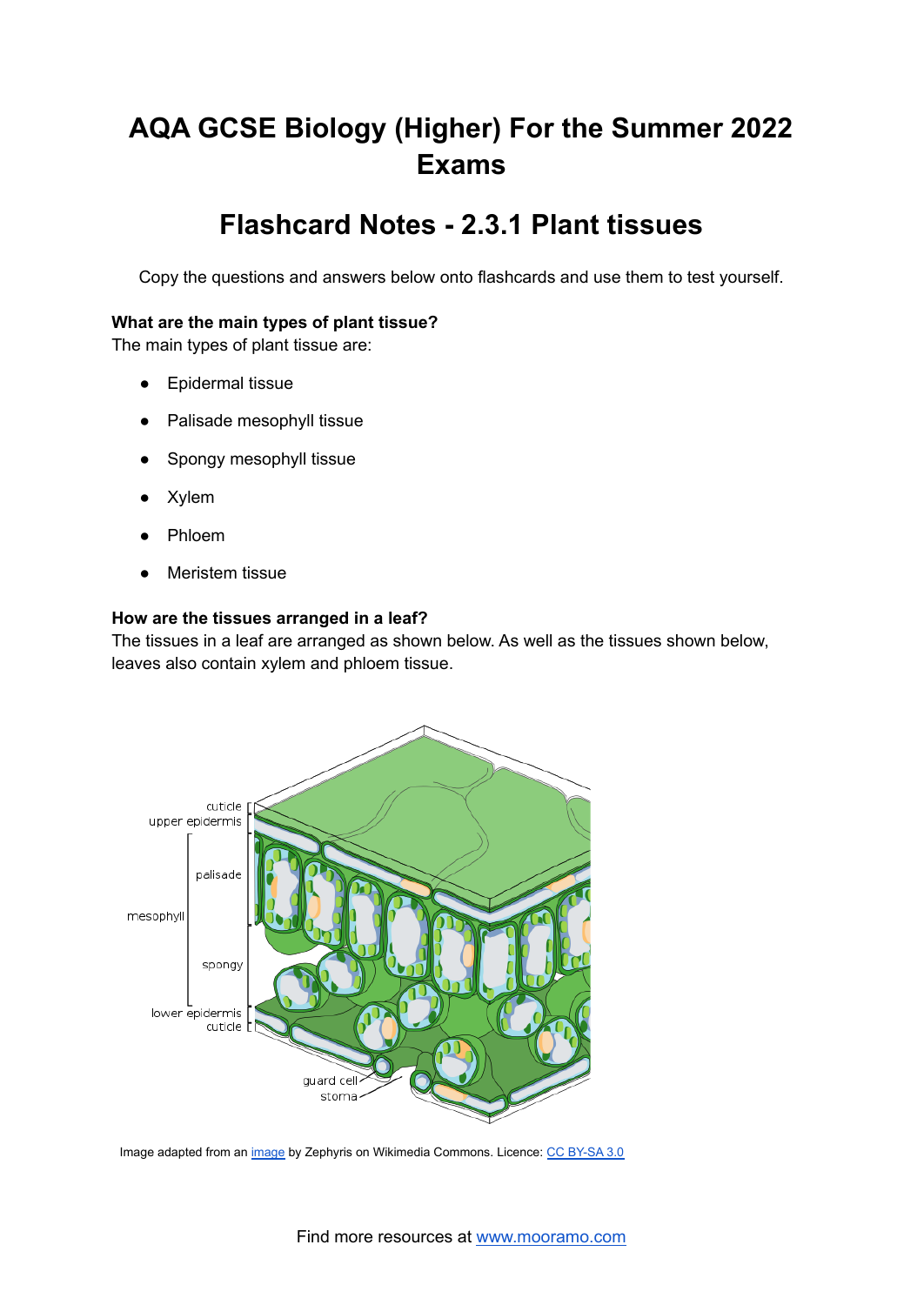# **What is epidermal tissue?**

Epidermal tissue is tissue that covers the outer surface of the plant, including the tops and bottoms of leaves. Epidermal tissue protects the plant.

#### **How is epidermal tissue adapted for its function?**

In leaves, the cells of the epidermis secrete waxy substances which form a waterproof layer called the cuticle which stops the leaf from drying out.

#### **What is palisade mesophyll tissue?**

Palisade mesophyll tissue is the tissue in leaves where most of the photosynthesis takes place.

# **How is palisade mesophyll tissue adapted for its function?**

The cells of palisade mesophyll tissue are densely packed with chloroplasts, which allows them to carry out their function of photosynthesising.

#### **What is spongy mesophyll tissue?**

Spongy mesophyll tissue is a tissue in leaves which gases diffuse through as they move in and out of the leaf.

#### **How is spongy mesophyll tissue adapted for its function?**

Spongy mesophyll tissue has large air spaces to allow gases to diffuse easily through it.

#### **What is xylem tissue?**

Xylem tissue is tissue found throughout the plant which transports water and mineral ions from the roots to the rest of the plant.

# **How is xylem tissue adapted for its function?**

Xylem tissue consists of long tubes made up of chains of dead, hollow cells with no end walls. Because the cells are hollow and have no end walls, it is easy for water and mineral ions to move through. The cell walls contain lignin, which waterproofs them, stopping water from leaking out of the xylem. The lignin also strengthens the xylem, preventing it from collapsing.

#### **What is phloem tissue?**

Phloem tissue is tissue found throughout the plant which transports sugar from the leaves to the rest of the plant. Phloem tissue is made up of sieve tube elements, which transport sugar, and companion cells, which support sieve tube elements. The sieve tube elements are stacked on top of each other to form long tubes. The companion cells are next to sieve tube elements.

# **How is phloem tissue adapted for its function?**

Sieve tube elements have holes in their end walls to allow sugar to travel from cell to cell, and they have no nuclei, making more space for sugar to move through. Companion cells have many mitochondria which enables them to supply the sieve tube elements with energy for the transport of sugar.

#### **What is meristem tissue?**